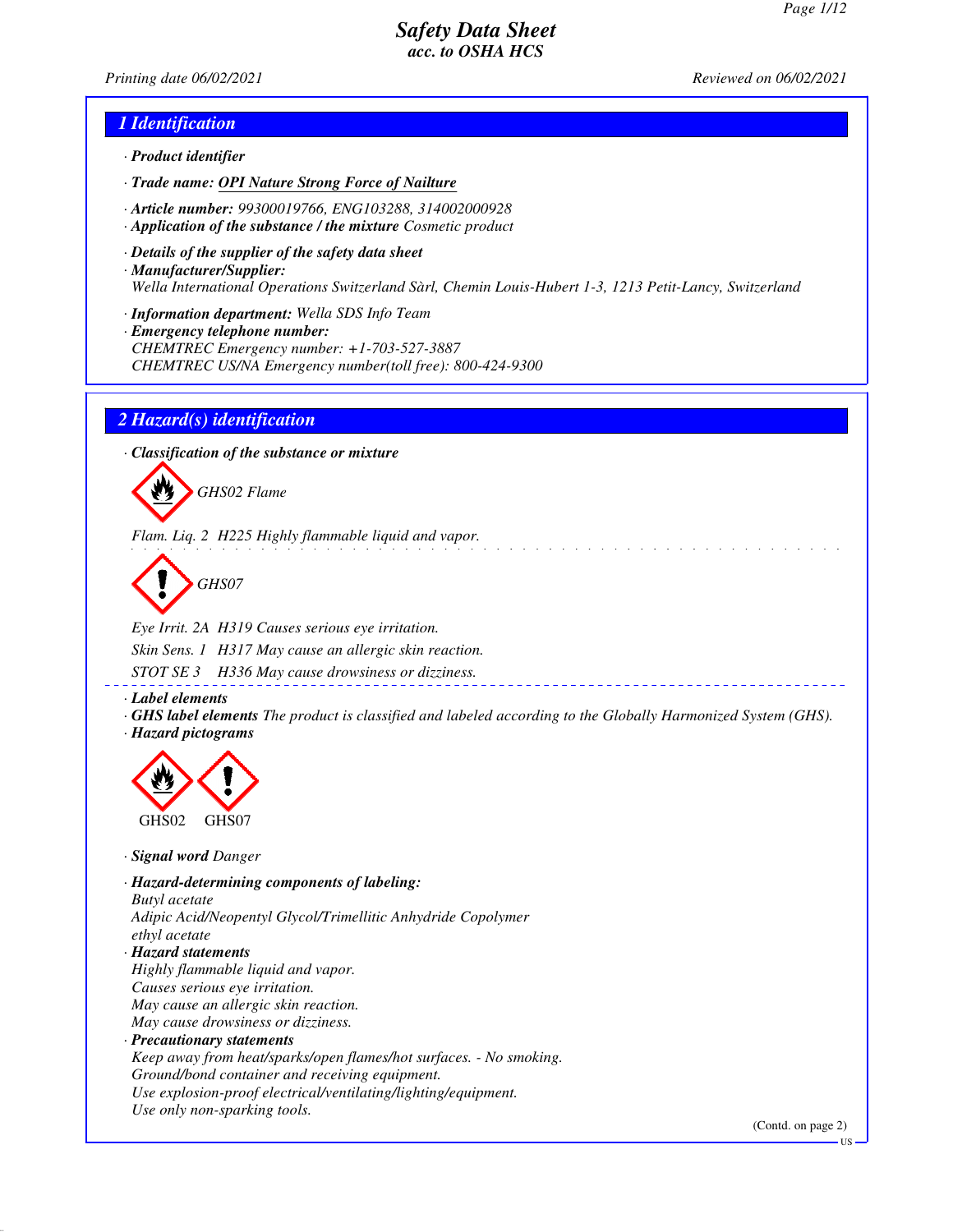*Printing date 06/02/2021 Reviewed on 06/02/2021*

## *Trade name: OPI Nature Strong Force of Nailture*

| (Contd. of page 1)                                                                                             |
|----------------------------------------------------------------------------------------------------------------|
| Take precautionary measures against static discharge.                                                          |
| Avoid breathing dust/fume/gas/mist/vapors/spray                                                                |
| Wash thoroughly after handling.                                                                                |
| Use only outdoors or in a well-ventilated area.                                                                |
| Contaminated work clothing must not be allowed out of the workplace.                                           |
| Wear protective gloves/protective clothing/eye protection/face protection.                                     |
| If on skin (or hair): Take off immediately all contaminated clothing. Rinse skin with water/shower.            |
| IF INHALED: Remove person to fresh air and keep comfortable for breathing.                                     |
| If in eyes: Rinse cautiously with water for several minutes. Remove contact lenses, if present and easy to do. |
| Continue rinsing.                                                                                              |
| Call a poison center/doctor if you feel unwell.                                                                |
| Specific treatment (see on this label).                                                                        |
| If skin irritation or rash occurs: Get medical advice/attention.                                               |
| If eye irritation persists: Get medical advice/attention.                                                      |
| Wash contaminated clothing before reuse.                                                                       |
| In case of fire: Use for extinction: CO2, powder or water spray.                                               |
| Store in a well-ventilated place. Keep container tightly closed.                                               |
| Store in a well-ventilated place. Keep cool.                                                                   |
| Store locked up.                                                                                               |
| Dispose of contents/container in accordance with local/regional/national/international regulations.            |
| $\cdot$ Other hazards                                                                                          |
| $\cdot$ Results of PBT and vPvB assessment                                                                     |
| $\cdot$ <b>PBT:</b> Not applicable.                                                                            |
|                                                                                                                |

*· vPvB: Not applicable.*

## *3 Composition/information on ingredients*

*· Chemical characterization: Mixtures*

*· Description: Mixture of the substances listed below with nonhazardous additions.*

| $\cdot$ Dangerous components: |                                                                         |                  |
|-------------------------------|-------------------------------------------------------------------------|------------------|
|                               | 123-86-4 Butyl acetate                                                  | $>$ 25-≤50%      |
|                               | 141-78-6 ethyl acetate                                                  | $≥20-≤25%$       |
|                               | 9004-70-0 Nitrocellulose                                                | > $10$ -≤25%     |
|                               | 28407-73-0 Adipic Acid/Neopentyl Glycol/Trimellitic Anhydride Copolymer | $>2.5$ -≤10%     |
|                               | 64-17-5 ethyl alcohol                                                   | $>2.5$ -≤10%     |
|                               | 13463-67-7 titanium dioxide                                             | $≥0.1$ - $≤2.5%$ |
|                               | $1333-86-4$ Carbon black                                                | $≥0.1$ - $≤2.5%$ |

## *4 First-aid measures*

- *· Description of first aid measures*
- *· General information: Immediately remove any clothing soiled by the product.*
- *· After inhalation:*
- *Supply fresh air and to be sure call for a doctor.*
- *In case of unconsciousness place patient stably in side position for transportation.*
- *· After skin contact: Immediately wash with water and soap and rinse thoroughly.*

*· After eye contact:*

- *Rinse opened eye for several minutes under running water. If symptoms persist, consult a doctor.*
- *· After swallowing: If symptoms persist consult doctor.*

(Contd. on page 3)

US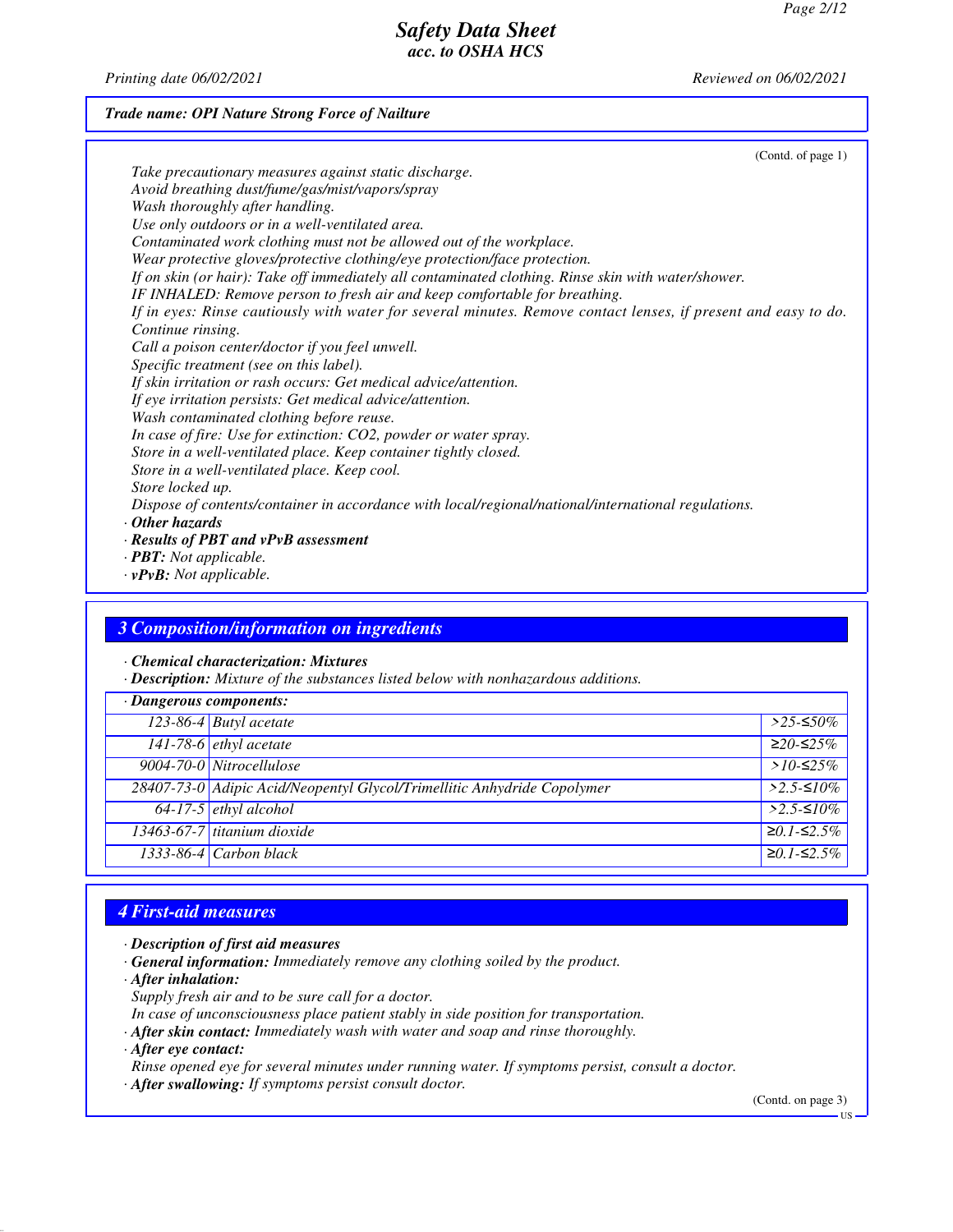*Printing date 06/02/2021 Reviewed on 06/02/2021*

#### *Trade name: OPI Nature Strong Force of Nailture*

(Contd. of page 2)

US

- *· Information for doctor:*
- *· Most important symptoms and effects, both acute and delayed No further relevant information available.*
- *· Indication of any immediate medical attention and special treatment needed*
- *No further relevant information available.*

## *5 Fire-fighting measures*

- *· Extinguishing media*
- *· Suitable extinguishing agents:*
- *CO2, extinguishing powder or water spray. Fight larger fires with water spray or alcohol resistant foam.*
- *· Special hazards arising from the substance or mixture No further relevant information available.*
- *· Advice for firefighters*
- *· Protective equipment: No special measures required.*

## *6 Accidental release measures*

- *· Personal precautions, protective equipment and emergency procedures Wear protective equipment. Keep unprotected persons away.*
- *· Environmental precautions: Dilute with plenty of water.*
- *Do not allow to enter sewers/ surface or ground water.*
- *· Methods and material for containment and cleaning up: Absorb with liquid-binding material (sand, diatomite, acid binders, universal binders, sawdust). Dispose contaminated material as waste according to item 13. Ensure adequate ventilation.*
- *· Reference to other sections See Section 7 for information on safe handling. See Section 8 for information on personal protection equipment. See Section 13 for disposal information.*

#### *· Protective Action Criteria for Chemicals*

| $\cdot$ PAC-1:   |                                         |                                        |
|------------------|-----------------------------------------|----------------------------------------|
|                  | $\overline{123}$ -86-4 Butyl acetate    | 5 ppm                                  |
|                  | 141-78-6 $e^t$ ethyl acetate            | $\overline{1,200}$ ppm                 |
|                  | $64-17-5$ ethyl alcohol                 | 1,800 ppm                              |
|                  | $13463-67-7$ titanium dioxide           | $\overline{30}$ mg/m <sup>3</sup>      |
|                  | $\overline{67-63-0}$ isopropyl alcohol  | $\overline{400}$ ppm                   |
|                  | $1333-86-4$ Carbon black                | $9$ mg/m <sup>3</sup>                  |
|                  | 123-42-2 4-hydroxy-4-methylpentan-2-one | $\overline{150}$ ppm                   |
|                  | $66-25-1$ hexanal                       | 6 ppm                                  |
|                  | 7664-38-2 Phosphoric Acid               | 3 mg/m <sup>3</sup>                    |
|                  | $71-36-3$ n-Butyl alcohol               | $60$ ppm                               |
| 7631-86-9 Silica |                                         | $\overline{18}$ mg/m <sup>3</sup>      |
| $\cdot$ PAC-2:   |                                         |                                        |
|                  | $123-86-4$ Butyl acetate                | $\sqrt{200}$ ppm                       |
|                  | 141-78-6 <i>ethyl</i> acetate           | 1,700 ppm                              |
|                  | $64-17-5$ ethyl alcohol                 | $3300*ppm$                             |
|                  | $13463-67-7$ titanium dioxide           | $330$ mg/m <sup>3</sup>                |
|                  |                                         | $\overline{(\text{Contd. on page 4})}$ |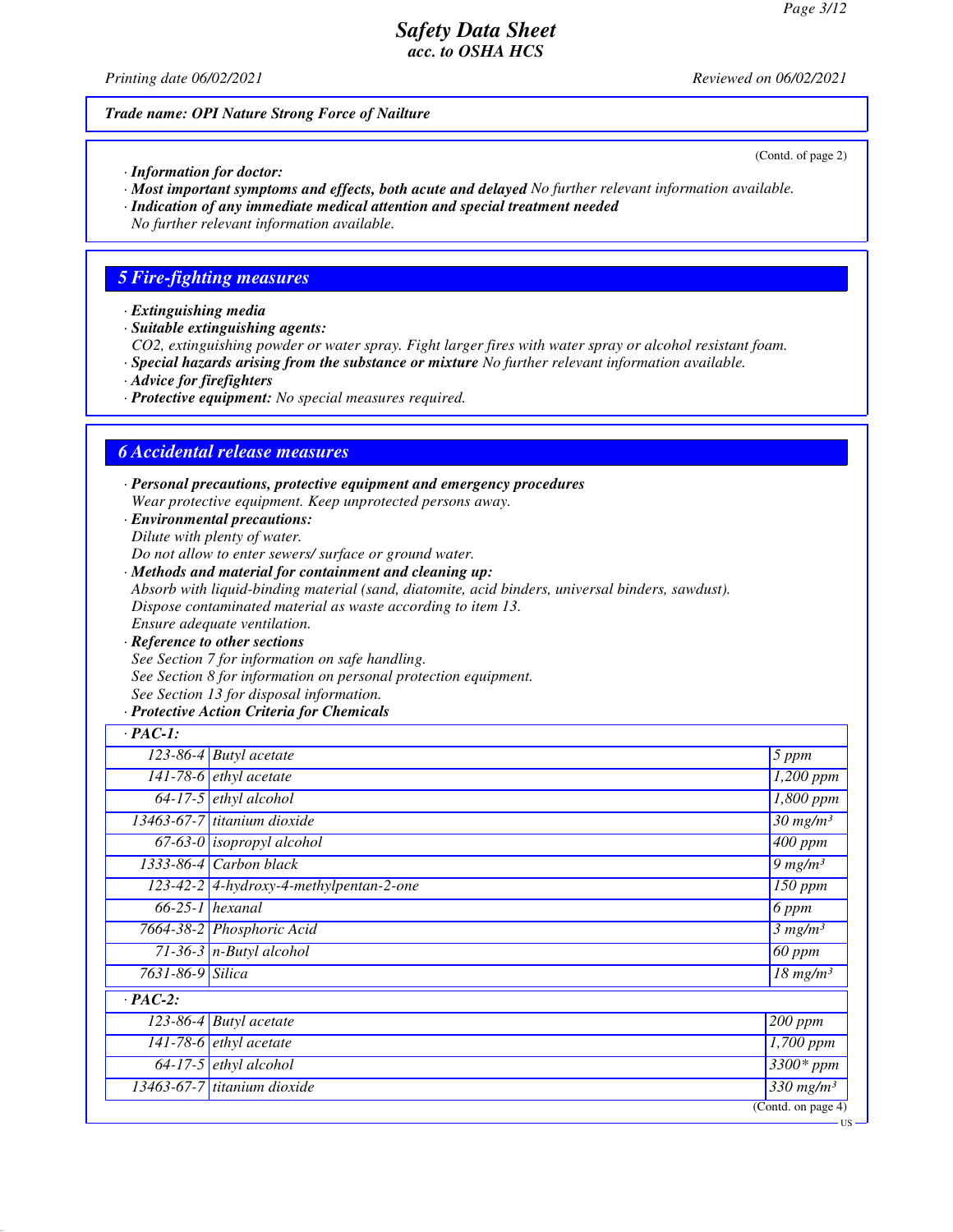*Printing date 06/02/2021 Reviewed on 06/02/2021*

#### *Trade name: OPI Nature Strong Force of Nailture*

|                      |                                           | (Contd. of page 3)                   |
|----------------------|-------------------------------------------|--------------------------------------|
|                      | $67-63-0$ isopropyl alcohol               | $2000*$ ppm                          |
|                      | 1333-86-4 Carbon black                    | 99 $mg/m^3$                          |
|                      | $123-42-2$ 4-hydroxy-4-methylpentan-2-one | $350$ ppm                            |
|                      | $\overline{66-25-1}$ hexanal              | 66 ppm                               |
|                      | 7664-38-2 Phosphoric Acid                 | $\frac{30 \text{ mg}}{m}$            |
|                      | $71-36-3$ n-Butyl alcohol                 | $800$ ppm                            |
| 7631-86-9 Silica     |                                           | $740$ mg/m <sup>3</sup>              |
| $\overline{PAC-3}$ : |                                           |                                      |
|                      | $\overline{123-86-4}$ Butyl acetate       | $3000*$ ppm                          |
|                      | 141-78-6 $ethyl$ acetate                  | $10000**$ ppm                        |
|                      | $64-17-5$ ethyl alcohol                   | $\overline{15000}$ * ppm             |
|                      | $13463-67-7$ titanium dioxide             | $2,000$ mg/m <sup>3</sup>            |
|                      | $67-63-0$ isopropyl alcohol               | $12000**$ ppm                        |
|                      | $1333-86-4$ Carbon black                  | 590 mg/m <sup>3</sup>                |
|                      | $123-42-2$ 4-hydroxy-4-methylpentan-2-one | $2100*$ ppm                          |
|                      | $66-25-1$ hexanal                         | 86 ppm                               |
|                      | 7664-38-2 Phosphoric Acid                 | $\overline{150}$ mg/m <sup>3</sup>   |
|                      | 71-36-3 $n$ -Butyl alcohol                | $8000**$ ppm                         |
| 7631-86-9 Silica     |                                           | $\overline{4,500}$ mg/m <sup>3</sup> |

## *7 Handling and storage*

- *· Handling:*
- *· Precautions for safe handling Ensure good ventilation/exhaustion at the workplace. Prevent formation of aerosols.*
- *· Information about protection against explosions and fires: Keep ignition sources away - Do not smoke. Protect against electrostatic charges.*
- *· Conditions for safe storage, including any incompatibilities*
- *· Storage:*
- *· Requirements to be met by storerooms and receptacles: Store in a cool location.*
- *· Information about storage in one common storage facility: Not required.*
- *· Further information about storage conditions: Keep receptacle tightly sealed. Store in cool, dry conditions in well sealed receptacles.*

*· Specific end use(s) No further relevant information available.*

## *8 Exposure controls/personal protection*

- *· Additional information about design of technical systems: No further data; see item 7.*
- *· Control parameters*
- *· Components with limit values that require monitoring at the workplace:*

*The following constituents are the only constituents of the product which have a PEL, TLV or other recommended exposure limit.*

(Contd. on page 5)

*<sup>·</sup> Storage class: 3* 

US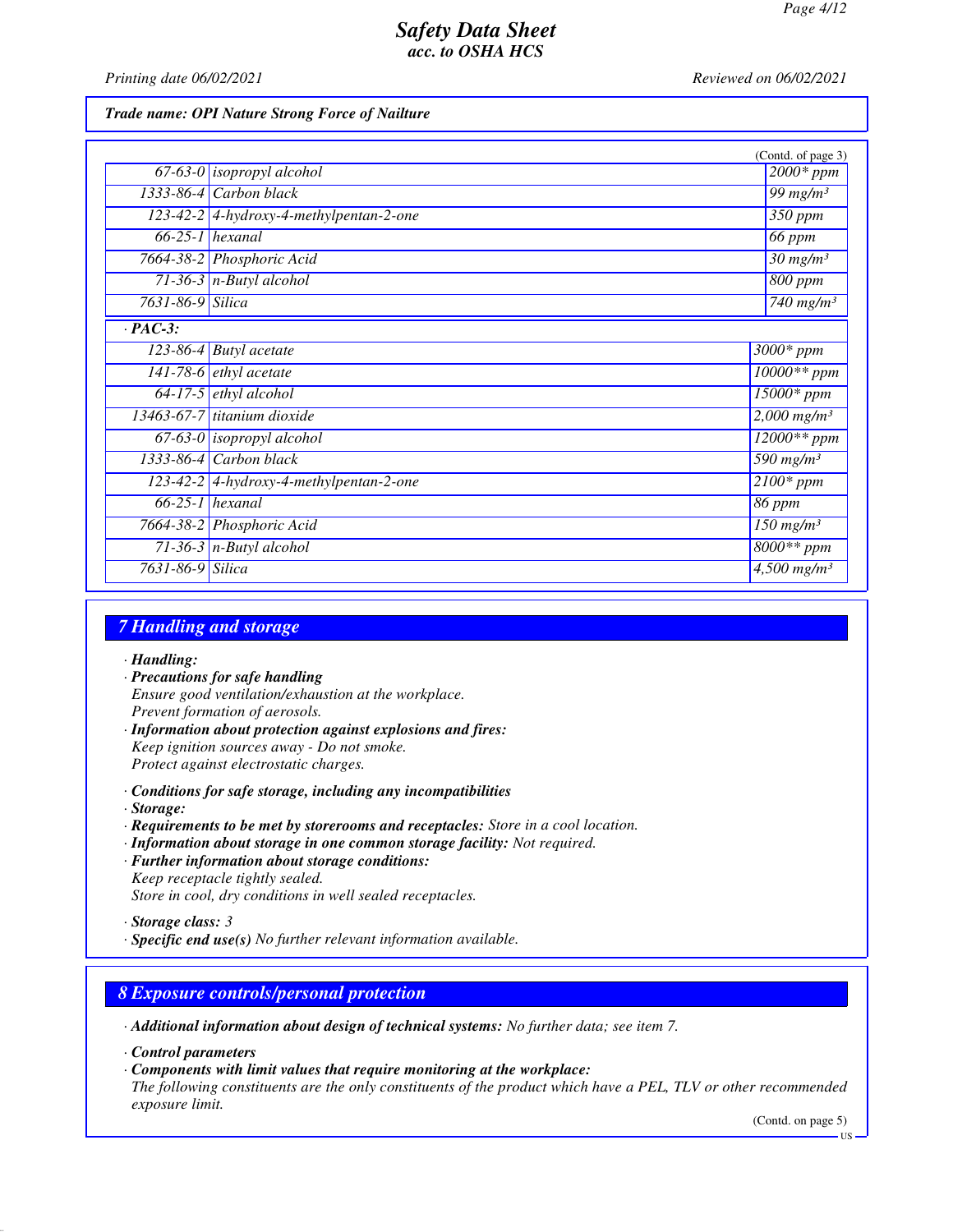*Printing date 06/02/2021 Reviewed on 06/02/2021*

#### *Trade name: OPI Nature Strong Force of Nailture*

| (Contd. of page 4)                                                                                                                                                                             |
|------------------------------------------------------------------------------------------------------------------------------------------------------------------------------------------------|
| At this time, the other constituents have no known exposure limits.<br>123-86-4 Butyl acetate                                                                                                  |
| PEL Long-term value: 710 mg/m <sup>3</sup> , 150 ppm                                                                                                                                           |
| REL Short-term value: $950$ mg/m <sup>3</sup> , 200 ppm                                                                                                                                        |
| Long-term value: 710 mg/m <sup>3</sup> , 150 ppm                                                                                                                                               |
| TLV Short-term value: $712 \text{ mg/m}^3$ , 150 ppm                                                                                                                                           |
| Long-term value: 238 mg/m <sup>3</sup> , 50 ppm                                                                                                                                                |
| 141-78-6 ethyl acetate                                                                                                                                                                         |
| PEL Long-term value: 1400 mg/m <sup>3</sup> , 400 ppm                                                                                                                                          |
| REL Long-term value: $1400$ mg/m <sup>3</sup> , $400$ ppm                                                                                                                                      |
| TLV Long-term value: $1440$ mg/m <sup>3</sup> , 400 ppm                                                                                                                                        |
| 64-17-5 ethyl alcohol                                                                                                                                                                          |
| PEL Long-term value: 1900 mg/m <sup>3</sup> , 1000 ppm                                                                                                                                         |
| REL Long-term value: $1900$ mg/m <sup>3</sup> , $1000$ ppm                                                                                                                                     |
| TLV Short-term value: 1880 mg/m <sup>3</sup> , 1000 ppm                                                                                                                                        |
| 1333-86-4 Carbon black                                                                                                                                                                         |
| PEL Long-term value: $3.5$ mg/m <sup>3</sup>                                                                                                                                                   |
| REL Long-term value: $3.5*$ mg/m <sup>3</sup>                                                                                                                                                  |
| *0.1 in presence of PAHs; See Pocket Guide Apps.A+C                                                                                                                                            |
| TLV Long-term value: $3*$ mg/m <sup>3</sup>                                                                                                                                                    |
| *inhalable fraction                                                                                                                                                                            |
| · Additional information: The lists that were valid during the creation were used as basis.                                                                                                    |
| · Exposure controls                                                                                                                                                                            |
| · Personal protective equipment:                                                                                                                                                               |
| · General protective and hygienic measures:<br>Keep away from foodstuffs, beverages and feed.                                                                                                  |
| Immediately remove all soiled and contaminated clothing.                                                                                                                                       |
| Wash hands before breaks and at the end of work.                                                                                                                                               |
| Avoid contact with the eyes.                                                                                                                                                                   |
| Avoid contact with the eyes and skin.                                                                                                                                                          |
| · Breathing equipment:                                                                                                                                                                         |
| In case of brief exposure or low pollution use respiratory filter device. In case of intensive or longer exposure use<br>respiratory protective device that is independent of circulating air. |
| · Protection of hands:                                                                                                                                                                         |
|                                                                                                                                                                                                |
| Protective gloves                                                                                                                                                                              |

*The glove material has to be impermeable and resistant to the product/ the substance/ the preparation. Due to missing tests no recommendation to the glove material can be given for the product/ the preparation/ the chemical mixture.*

*Selection of the glove material on consideration of the penetration times, rates of diffusion and the degradation · Material of gloves*

*The selection of the suitable gloves does not only depend on the material, but also on further marks of quality and varies from manufacturer to manufacturer. As the product is a preparation of several substances, the resistance of the glove material can not be calculated in advance and has therefore to be checked prior to the application.*

*· Penetration time of glove material*

*The exact break through time has to be found out by the manufacturer of the protective gloves and has to be observed.*

(Contd. on page 6)

US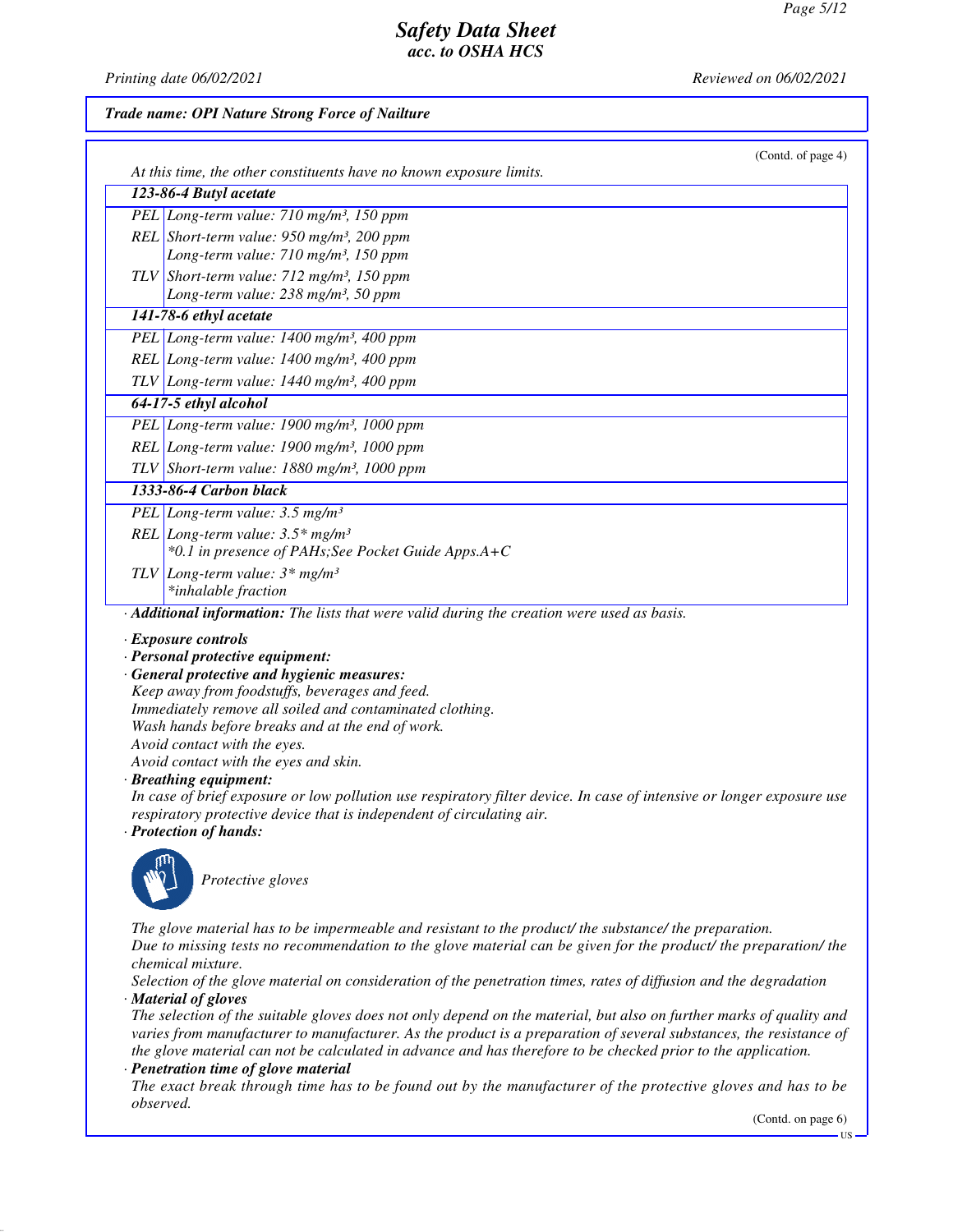(Contd. of page 5)

## *Safety Data Sheet acc. to OSHA HCS*

*Printing date 06/02/2021 Reviewed on 06/02/2021*

*Trade name: OPI Nature Strong Force of Nailture*

*· Eye protection:*



*Tightly sealed goggles*

# *9 Physical and chemical properties · Information on basic physical and chemical properties · General Information · Appearance: Form: Viscous Color: According to product specification · Odor: Characteristic · Odor threshold: Not determined. · pH-value: Not determined. · Change in condition Melting point/Melting range: Undetermined. Boiling point/Boiling range: 77-78 °C (170.6-172.4 °F) · Flash point: -1 °C (30.2 °F) · Flammability (solid, gaseous): Not applicable. · Ignition temperature: 425 °C (797 °F) · Decomposition temperature: Not determined. · Auto igniting: Product is not selfigniting. · Danger of explosion: Product is not explosive. However, formation of explosive air/vapor mixtures are possible. · Explosion limits: Lower: 1.2 Vol % Upper: 11.5 Vol % · Vapor pressure at 20 °C (68 °F): 97 hPa (72.8 mm Hg) · Density: Not determined. · Relative density Not determined. · Vapor density Not determined. <i>·* Evaporation rate *· Solubility in / Miscibility with Water: Fully miscible. · Partition coefficient (n-octanol/water): Not determined. · Viscosity: Dynamic: Not determined. Kinematic: Not determined. · Solvent content: Organic solvents: 71.2 % VOC content: 71.17 % 711.7 g/l / 5.94 lb/gal*

(Contd. on page 7)

US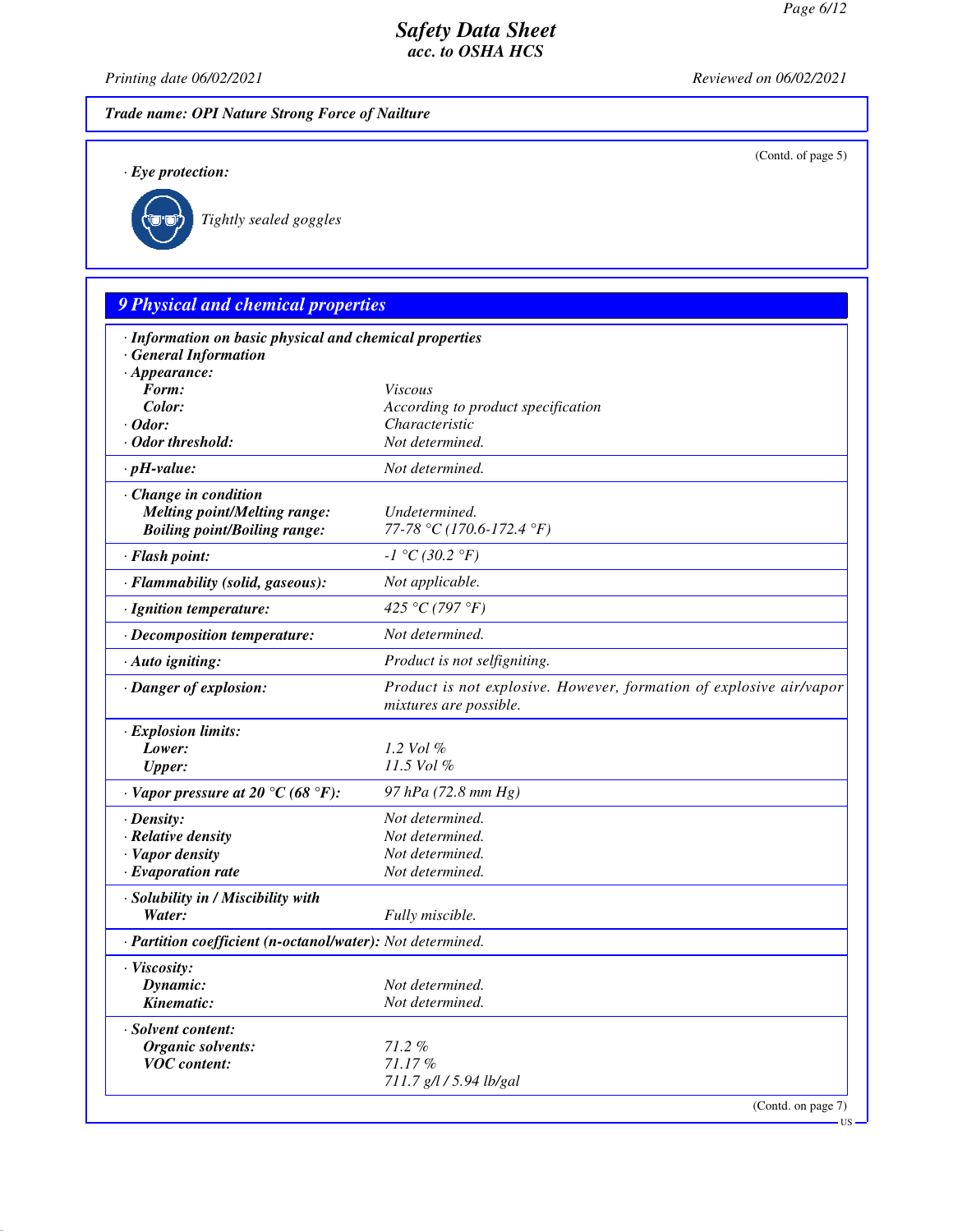(Contd. of page 6)

## *Safety Data Sheet acc. to OSHA HCS*

*Printing date 06/02/2021 Reviewed on 06/02/2021*

*Trade name: OPI Nature Strong Force of Nailture*

*Solids content: 13.2 %*

*· Other information No further relevant information available.*

## *10 Stability and reactivity*

*· Reactivity No further relevant information available.*

*· Chemical stability*

*· Thermal decomposition / conditions to be avoided: No decomposition if used according to specifications.*

*· Possibility of hazardous reactions No dangerous reactions known.*

*· Conditions to avoid No further relevant information available.*

*· Incompatible materials: No further relevant information available.*

*· Hazardous decomposition products: No dangerous decomposition products known.*

#### *11 Toxicological information*

*· Information on toxicological effects*

*· Acute toxicity:*

*· LD/LC50 values that are relevant for classification:*

| 123-86-4 Butyl acetate                                                                                           |      |                                                             |  |
|------------------------------------------------------------------------------------------------------------------|------|-------------------------------------------------------------|--|
| Oral                                                                                                             | LD50 | $13,100$ mg/kg (rat)                                        |  |
| Dermal                                                                                                           | LD50 | $>5,000$ mg/kg (rabbit)                                     |  |
|                                                                                                                  |      | Inhalative $ LC50/4 h  > 21$ mg/l (rat)                     |  |
| 141-78-6 ethyl acetate                                                                                           |      |                                                             |  |
| Oral                                                                                                             | LD50 | $5,620$ mg/kg (rabbit)                                      |  |
|                                                                                                                  |      | Inhalative LC50/4 h 1,600 mg/l (rat)                        |  |
| 64-17-5 ethyl alcohol                                                                                            |      |                                                             |  |
| Oral                                                                                                             | LD50 | $10,470$ mg/kg (rat) (bw (OECD 401))                        |  |
|                                                                                                                  |      | Inhalative   LC50/4 h   116.9 mg/l (rat) (air (//OECD 403)) |  |
| 13463-67-7 titanium dioxide                                                                                      |      |                                                             |  |
| Oral                                                                                                             | LD50 | $>5,000$ mg/kg (rat) (bw (OECD 425))                        |  |
| Dermal                                                                                                           | LD50 | $>10,000$ mg/kg (rabbit)                                    |  |
|                                                                                                                  |      | Inhalative $ LC50/4 h  > 3.43$ mg/l (rat) (air (OECD 403))  |  |
| 1333-86-4 Carbon black                                                                                           |      |                                                             |  |
| Oral                                                                                                             | LD50 | $10,000$ mg/kg (rat)                                        |  |
| · Primary irritant effect:<br>$\cdot$ on the skin: No irritant effect.<br>$\cdot$ on the eye: Irritating effect. |      |                                                             |  |
|                                                                                                                  |      |                                                             |  |

*· Sensitization: Sensitization possible through skin contact.*

*· Additional toxicological information:*

*The product shows the following dangers according to internally approved calculation methods for preparations: Irritant*

*· Carcinogenic categories*

*· IARC (International Agency for Research on Cancer)*

*64-17-5 ethyl alcohol 1* 

(Contd. on page 8)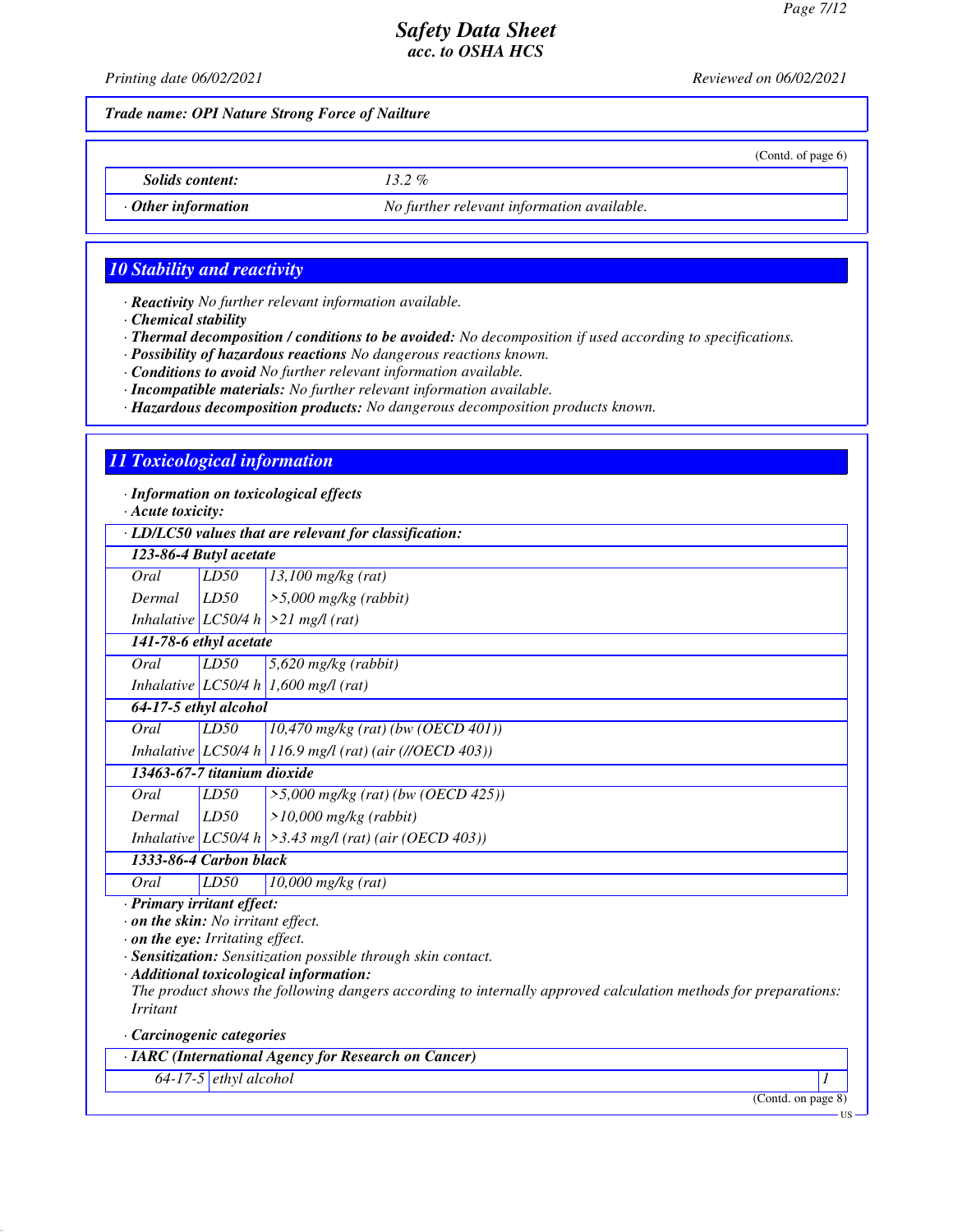(Contd. of page 7)

US

## *Safety Data Sheet acc. to OSHA HCS*

*Printing date 06/02/2021 Reviewed on 06/02/2021*

#### *Trade name: OPI Nature Strong Force of Nailture*

|                  | (Contd. of page)                                 |    |  |
|------------------|--------------------------------------------------|----|--|
|                  | $\overline{13463}$ -67-7 titanium dioxide        | 2B |  |
|                  | 67-63-0 isopropyl alcohol                        |    |  |
|                  | $\overline{1333 \cdot 86 \cdot 4}$ Carbon black  | 2B |  |
|                  | 61790-53-2 Diatomaceous earth (Silica-Amorphous) |    |  |
| 7631-86-9 Silica |                                                  |    |  |
| $\mathbf{M}$     |                                                  |    |  |

*· NTP (National Toxicology Program)*

*None of the ingredients is listed.*

## *· OSHA-Ca (Occupational Safety & Health Administration)*

*None of the ingredients is listed.*

#### *12 Ecological information*

#### *· Toxicity*

- *· Aquatic toxicity: No further relevant information available.*
- *· Persistence and degradability No further relevant information available.*
- *· Behavior in environmental systems:*
- *· Bioaccumulative potential No further relevant information available.*
- *· Mobility in soil No further relevant information available.*
- *· Additional ecological information:*

*· General notes:*

- *Water hazard class 2 (Self-assessment): hazardous for water Do not allow product to reach ground water, water course or sewage system. Danger to drinking water if even small quantities leak into the ground.*
- *· Results of PBT and vPvB assessment*
- *· PBT: Not applicable.*
- *· vPvB: Not applicable.*
- *· Other adverse effects No further relevant information available.*

## *13 Disposal considerations*

#### *· Waste treatment methods*

- *· Recommendation: Must not be disposed of together with household garbage. Do not allow product to reach sewage system.*
- *· Uncleaned packagings:*
- *· Recommendation: Disposal must be made according to official regulations.*
- *· Recommended cleansing agent: Water, if necessary with cleansing agents.*

| <b>14 Transport information</b> |               |                    |
|---------------------------------|---------------|--------------------|
| · UN-Number                     |               |                    |
| · DOT, IMDG, IATA               | <i>UN1263</i> |                    |
| $\cdot$ UN proper shipping name |               |                    |
| $\cdot$ DOT                     | Paint         |                    |
| $\cdot$ IMDG, IATA              | <b>PAINT</b>  |                    |
|                                 |               | (Contd. on page 9) |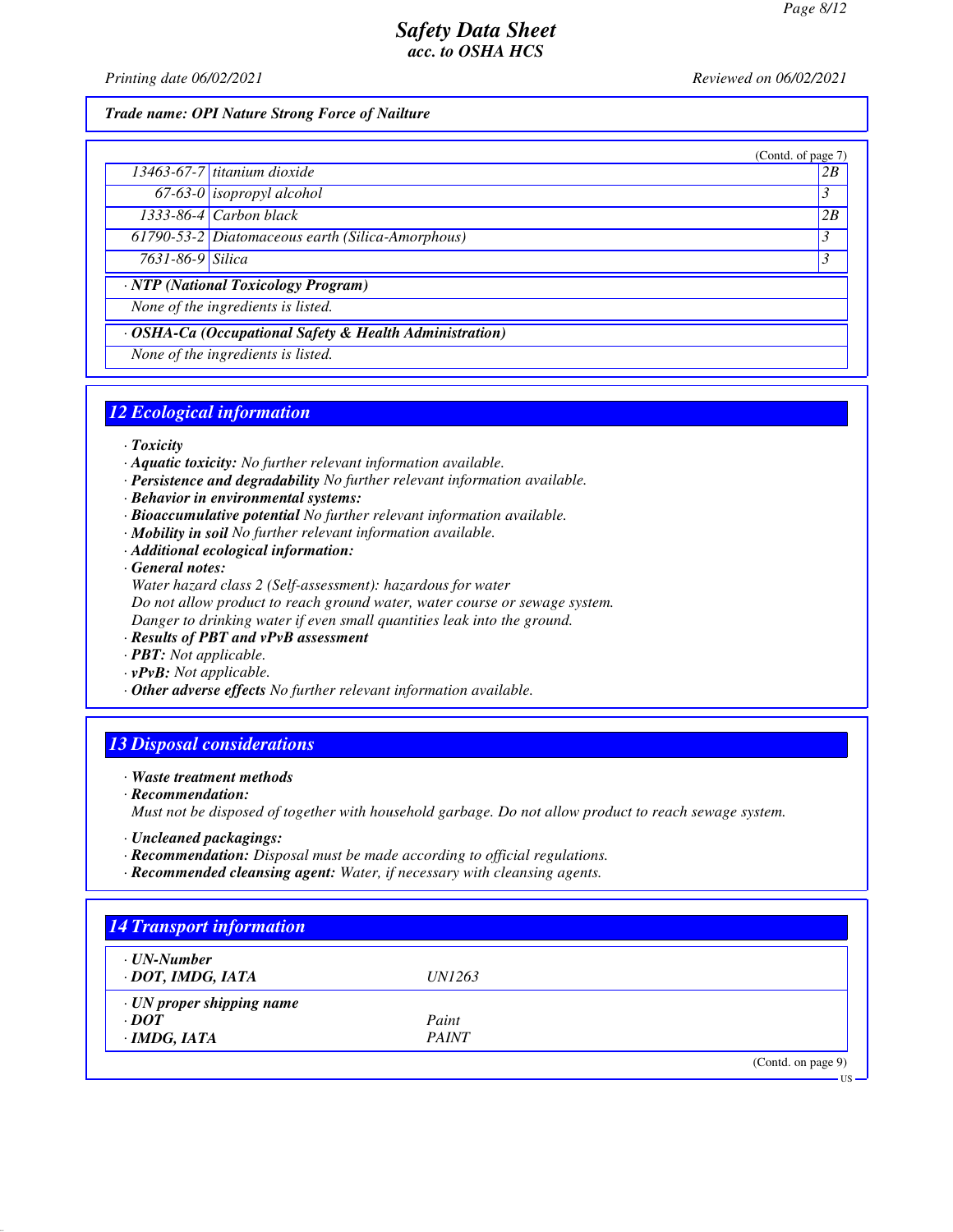*Printing date 06/02/2021 Reviewed on 06/02/2021*

*Trade name: OPI Nature Strong Force of Nailture*

|                                                                                                                           | (Contd. of page 8)                                                                                              |
|---------------------------------------------------------------------------------------------------------------------------|-----------------------------------------------------------------------------------------------------------------|
| · Transport hazard class(es)                                                                                              |                                                                                                                 |
| $\cdot$ DOT                                                                                                               |                                                                                                                 |
|                                                                                                                           |                                                                                                                 |
| $\cdot Class$                                                                                                             | 3 Flammable liquids                                                                                             |
| · Label                                                                                                                   | 3                                                                                                               |
| ·IMDG, IATA                                                                                                               |                                                                                                                 |
|                                                                                                                           |                                                                                                                 |
| $\cdot$ Class                                                                                                             | 3 Flammable liquids                                                                                             |
| · Label                                                                                                                   | 3                                                                                                               |
| · Packing group<br>· DOT, IMDG, IATA                                                                                      | I                                                                                                               |
| · Environmental hazards:                                                                                                  | Not applicable.                                                                                                 |
| · Special precautions for user<br>· Hazard identification number (Kemler code): 33<br>· EMS Number:<br>· Stowage Category | Warning: Flammable liquids<br>$F-E,S-E$<br>B                                                                    |
| · Transport in bulk according to Annex II of<br><b>MARPOL73/78 and the IBC Code</b>                                       | Not applicable.                                                                                                 |
| · Transport/Additional information:                                                                                       |                                                                                                                 |
| $\cdot$ DOT<br>· Quantity limitations                                                                                     | On passenger aircraft/rail: 5 L                                                                                 |
|                                                                                                                           | On cargo aircraft only: 60 L                                                                                    |
| $\cdot$ IMDG                                                                                                              |                                                                                                                 |
| $\cdot$ Limited quantities (LQ)                                                                                           | 5L                                                                                                              |
| $\cdot$ Excepted quantities (EQ)                                                                                          | Code: E2<br>Maximum net quantity per inner packaging: 30 ml<br>Maximum net quantity per outer packaging: 500 ml |
| · UN "Model Regulation":                                                                                                  | <b>UN 1263 PAINT, 3, II</b>                                                                                     |

# *15 Regulatory information*

*· Safety, health and environmental regulations/legislation specific for the substance or mixture No further relevant information available.*

*· Sara*

*· Section 355 (extremely hazardous substances):*

*None of the ingredients is listed.*

*· Section 313 (Specific toxic chemical listings):*

*67-63-0 isopropyl alcohol*

(Contd. on page 10)

US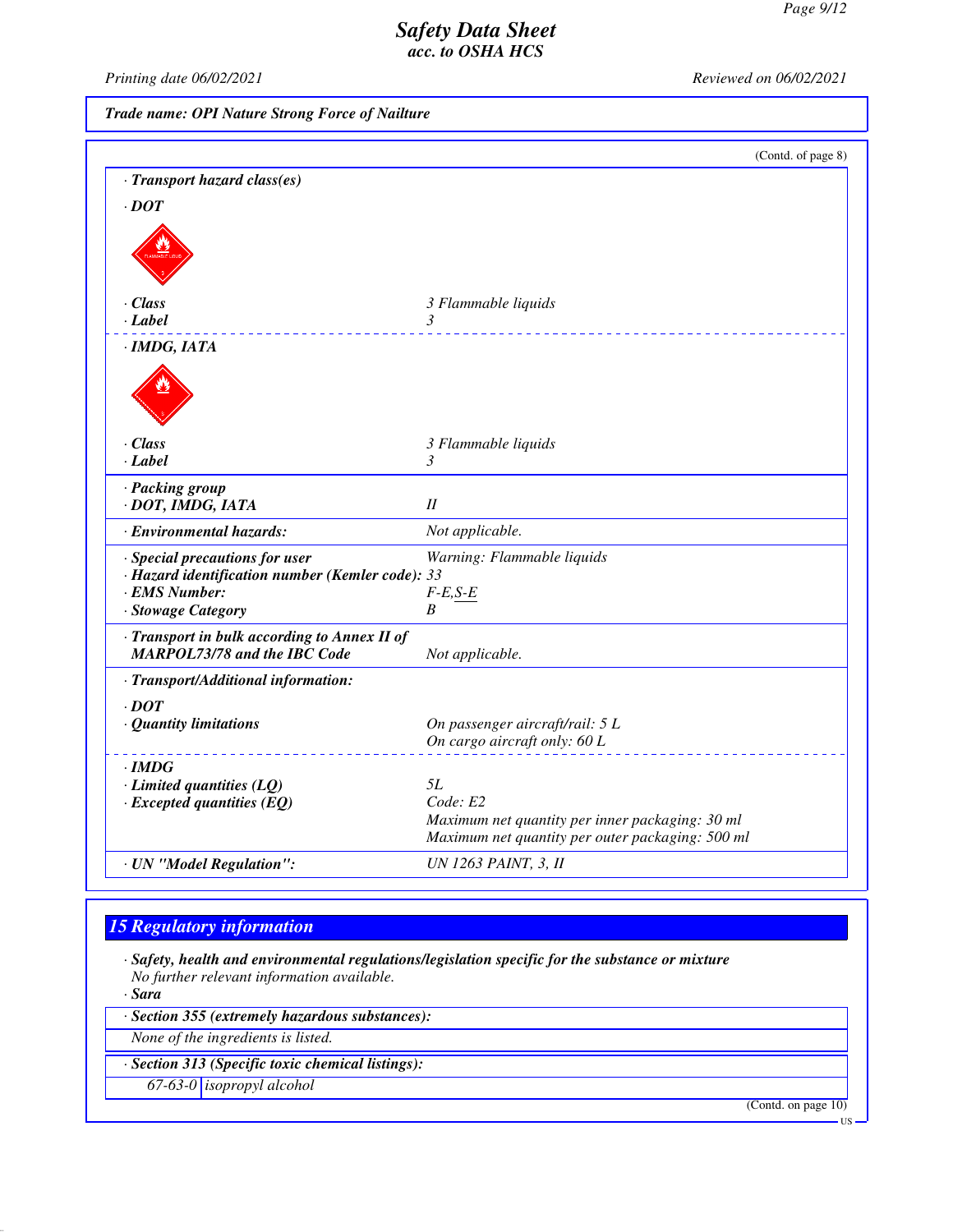*Printing date 06/02/2021 Reviewed on 06/02/2021*

*Trade name: OPI Nature Strong Force of Nailture*

|                                                                         | (Contd. of page 9)                             |
|-------------------------------------------------------------------------|------------------------------------------------|
| 7664-38-2 Phosphoric Acid                                               |                                                |
| $71-36-3$ n-Butyl alcohol                                               |                                                |
| 7446-19-7 zinc sulphate (hydrous) (mono-, hexa-and hepta hydrate)       |                                                |
| · TSCA (Toxic Substances Control Act):                                  |                                                |
| 123-86-4 Butyl acetate                                                  | <b>ACTIVE</b>                                  |
| $141-78-6$ ethyl acetate                                                | <b>ACTIVE</b>                                  |
| 9004-70-0 Nitrocellulose                                                | <b>ACTIVE</b>                                  |
| 28407-73-0 Adipic Acid/Neopentyl Glycol/Trimellitic Anhydride Copolymer | <b>ACTIVE</b>                                  |
| 77-90-7 Tributyl acetylcitrate                                          | <b>ACTIVE</b>                                  |
| $64-17-5$ ethyl alcohol                                                 | <b>ACTIVE</b>                                  |
| 13463-67-7 titanium dioxide                                             | <b>ACTIVE</b>                                  |
| 67-63-0 <i>isopropyl alcohol</i>                                        | <b>ACTIVE</b>                                  |
| $1333-86-4$ Carbon black                                                | <b>ACTIVE</b>                                  |
| 123-42-2 4-hydroxy-4-methylpentan-2-one                                 | <b>ACTIVE</b>                                  |
| 25869-00-5 Ferric Ammonium Ferrocyanide                                 | <b>ACTIVE</b>                                  |
| $110-44-1$ hexa-2,4-dienoic acid                                        | <b>ACTIVE</b>                                  |
| $66-25-1$ hexanal                                                       | <b>ACTIVE</b>                                  |
| 6417-83-0 CI 15880                                                      | <b>ACTIVE</b>                                  |
| 7664-38-2 Phosphoric Acid                                               | <b>ACTIVE</b>                                  |
| $69-65-8$ <i>D</i> -mannitol                                            | <b>ACTIVE</b>                                  |
| 61790-53-2 Diatomaceous earth (Silica-Amorphous)                        | <b>ACTIVE</b>                                  |
| $71-36-3$ n-Butyl alcohol                                               | <b>ACTIVE</b>                                  |
| 7631-86-9 Silica                                                        | <b>ACTIVE</b>                                  |
| 1934-21-0 CI 19140                                                      | <b>ACTIVE</b>                                  |
| · Hazardous Air Pollutants                                              |                                                |
| None of the ingredients is listed.                                      |                                                |
| Proposition 65                                                          |                                                |
| Chemicals known to cause cancer:                                        |                                                |
| 13463-67-7 titanium dioxide                                             |                                                |
| 1333-86-4 Carbon black                                                  |                                                |
| Chemicals known to cause reproductive toxicity for females:             |                                                |
| None of the ingredients is listed.                                      |                                                |
| Chemicals known to cause reproductive toxicity for males:               |                                                |
| None of the ingredients is listed.                                      |                                                |
| Chemicals known to cause developmental toxicity:                        |                                                |
| $64-17-5$ ethyl alcohol                                                 |                                                |
| · Carcinogenic categories                                               |                                                |
| · EPA (Environmental Protection Agency)                                 |                                                |
| $71-36-3$ n-Butyl alcohol                                               | $\boldsymbol{D}$                               |
| 7446-19-7 zinc sulphate (hydrous) (mono-, hexa-and hepta hydrate)       | D, I, II                                       |
| · TLV (Threshold Limit Value)                                           |                                                |
| 64-17-5 ethyl alcohol                                                   | A3                                             |
|                                                                         | $\overline{(\text{Contd. on page 11})}$<br>·US |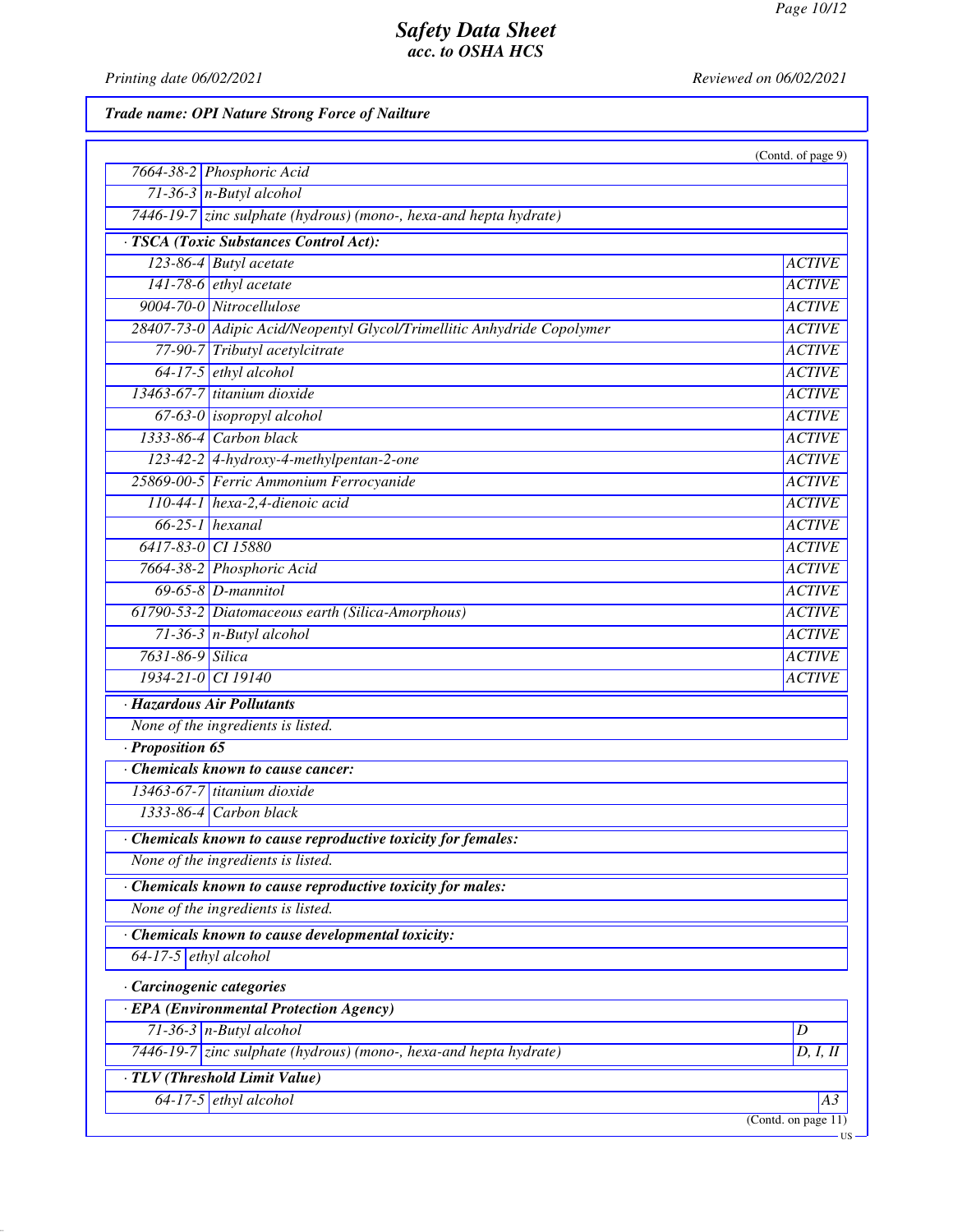*Printing date 06/02/2021 Reviewed on 06/02/2021*

#### *Trade name: OPI Nature Strong Force of Nailture*

|                                                                                                                     | (Contd. of page $10$ )        |    |  |
|---------------------------------------------------------------------------------------------------------------------|-------------------------------|----|--|
|                                                                                                                     | 13463-67-7 titanium dioxide   | AA |  |
|                                                                                                                     | $67-63-0$ isopropyl alcohol   | A4 |  |
|                                                                                                                     | $1333-86-4$ Carbon black      | A4 |  |
| · NIOSH-Ca (National Institute for Occupational Safety and Health)                                                  |                               |    |  |
|                                                                                                                     | $13463-67-7$ titanium dioxide |    |  |
|                                                                                                                     | $1333-86-4$ Carbon black      |    |  |
| $\cdot$ GHS label elements The product is classified and labeled according to the Globally Harmonized System (GHS). |                               |    |  |

*· Hazard pictograms*



*· Signal word Danger*

*· Hazard-determining components of labeling: Butyl acetate Adipic Acid/Neopentyl Glycol/Trimellitic Anhydride Copolymer ethyl acetate · Hazard statements Highly flammable liquid and vapor. Causes serious eye irritation. May cause an allergic skin reaction. May cause drowsiness or dizziness. · Precautionary statements Keep away from heat/sparks/open flames/hot surfaces. - No smoking. Ground/bond container and receiving equipment. Use explosion-proof electrical/ventilating/lighting/equipment. Use only non-sparking tools. Take precautionary measures against static discharge. Avoid breathing dust/fume/gas/mist/vapors/spray Wash thoroughly after handling. Use only outdoors or in a well-ventilated area. Contaminated work clothing must not be allowed out of the workplace. Wear protective gloves/protective clothing/eye protection/face protection. If on skin (or hair): Take off immediately all contaminated clothing. Rinse skin with water/shower. IF INHALED: Remove person to fresh air and keep comfortable for breathing. If in eyes: Rinse cautiously with water for several minutes. Remove contact lenses, if present and easy to do. Continue rinsing. Call a poison center/doctor if you feel unwell. Specific treatment (see on this label). If skin irritation or rash occurs: Get medical advice/attention. If eye irritation persists: Get medical advice/attention. Wash contaminated clothing before reuse. In case of fire: Use for extinction: CO2, powder or water spray. Store in a well-ventilated place. Keep container tightly closed. Store in a well-ventilated place. Keep cool. Store locked up. Dispose of contents/container in accordance with local/regional/national/international regulations.* (Contd. on page 12) US